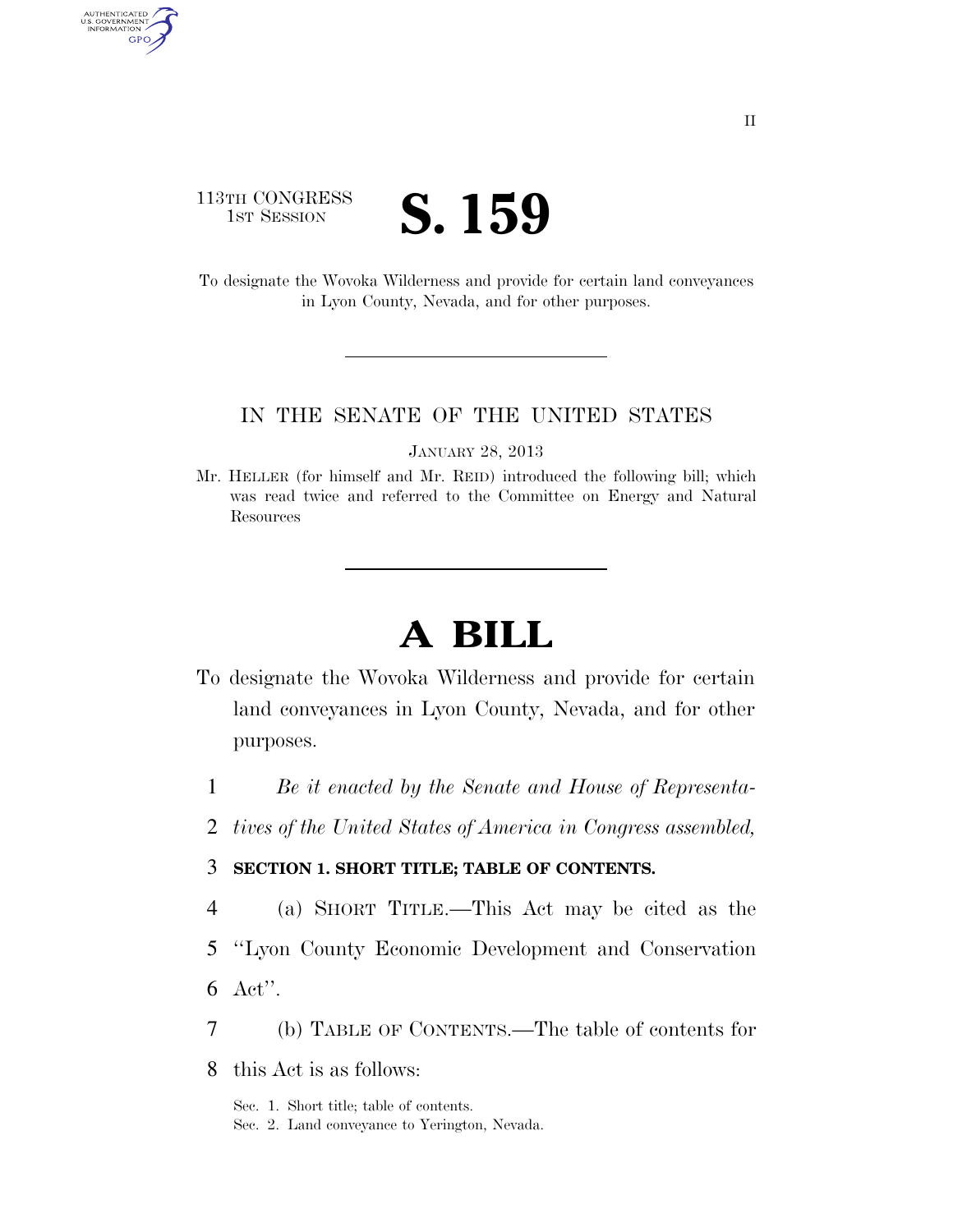Sec. 3. Addition to National Wilderness Preservation System.

Sec. 4. Withdrawal.

Sec. 5. Native American cultural and religious uses.

| 1              | SEC. 2. LAND CONVEYANCE TO YERINGTON, NEVADA.       |
|----------------|-----------------------------------------------------|
| $\overline{2}$ | (a) DEFINITIONS.—In this section:                   |
| 3              | $(1)$ CITY.—The term "City" means the city of       |
| $\overline{4}$ | Yerington, Nevada.                                  |
| 5              | (2) FEDERAL LAND.—The term "Federal land"           |
| 6              | means the land located in Lyon County and Mineral   |
| 7              | County, Nevada, that is identified on the map as    |
| 8              | "City of Yerington Sustainable Development Con-     |
| 9              | veyance Lands".                                     |
| 10             | $(3)$ MAP.—The term "map" means the map en-         |
| 11             | titled "Yerington Land Conveyance" and dated De-    |
| 12             | cember 19, 2012.                                    |
| 13             | (4) SECRETARY.—The term "Secretary" means           |
| 14             | the Secretary of the Interior.                      |
| 15             | (b) CONVEYANCES OF LAND TO CITY OF YERINGTON,       |
| 16             | NEVADA.                                             |
| 17             | (1) IN GENERAL.—Not later than 180 days             |
| 18             | after the date of enactment of this Act, subject to |
| 19             | valid existing rights and notwithstanding the land  |
| 20             | use planning requirements of sections 202 and 203   |
| 21             | of the Federal Land Policy and Management Act of    |
| 22             | 1976 (43 U.S.C. 1712, 1713), the Secretary shall    |
| 23             | convey to the City, subject to the agreement of the |
| 24             | City, all right, title, and interest of the United  |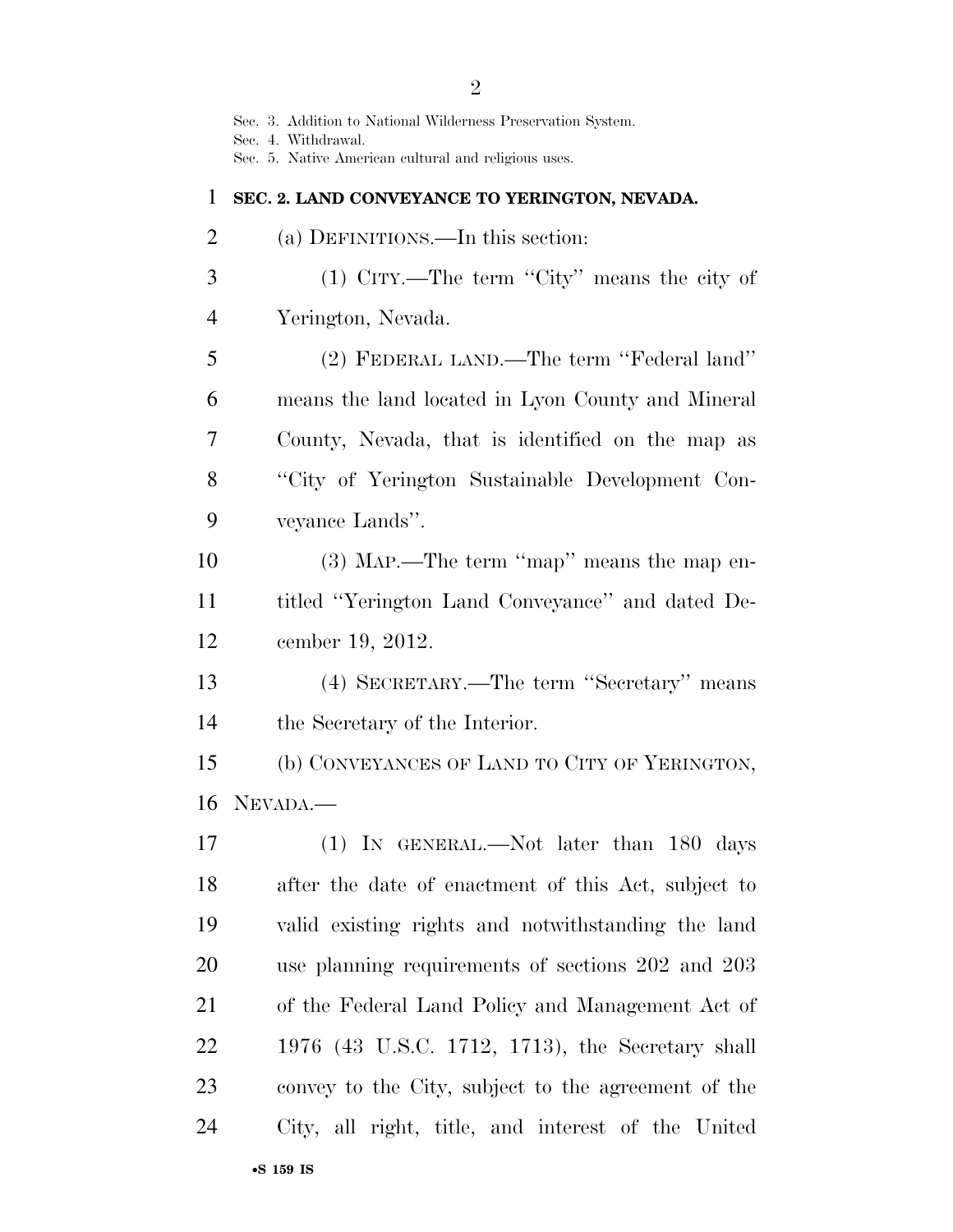States in and to the Federal land identified on the

| $\overline{2}$ | map.                                                   |
|----------------|--------------------------------------------------------|
| 3              | (2) APPRAISAL TO DETERMINE FAIR MARKET                 |
| 4              | VALUE.—The Secretary shall determine the fair          |
| 5              | market value of the Federal land to be conveyed—       |
| 6              | (A) in accordance with the Federal Land                |
| 7              | Policy and Management Act of 1976 (43 U.S.C.           |
| 8              | $1701$ et seq.); and                                   |
| 9              | (B) based on an appraisal that is con-                 |
| 10             | ducted in accordance with—                             |
| 11             | (i) the Uniform Appraisal Standards                    |
| 12             | for Federal Land Acquisition; and                      |
| 13             | (ii) the Uniform Standards of Profes-                  |
| 14             | sional Appraisal Practice.                             |
| 15             | (3) AVAILABILITY OF MAP.—The map shall be              |
| 16             | on file and available for public inspection in the ap- |
| 17             | propriate offices of the Bureau of Land Manage-        |
| 18             | ment.                                                  |
| 19             | (4) APPLICABLE LAW.—Beginning on the date              |
| 20             | on which the Federal land is conveyed to the City,     |
| 21             | the development of and conduct of activities on the    |

 Federal land shall be subject to all applicable Fed-eral laws (including regulations).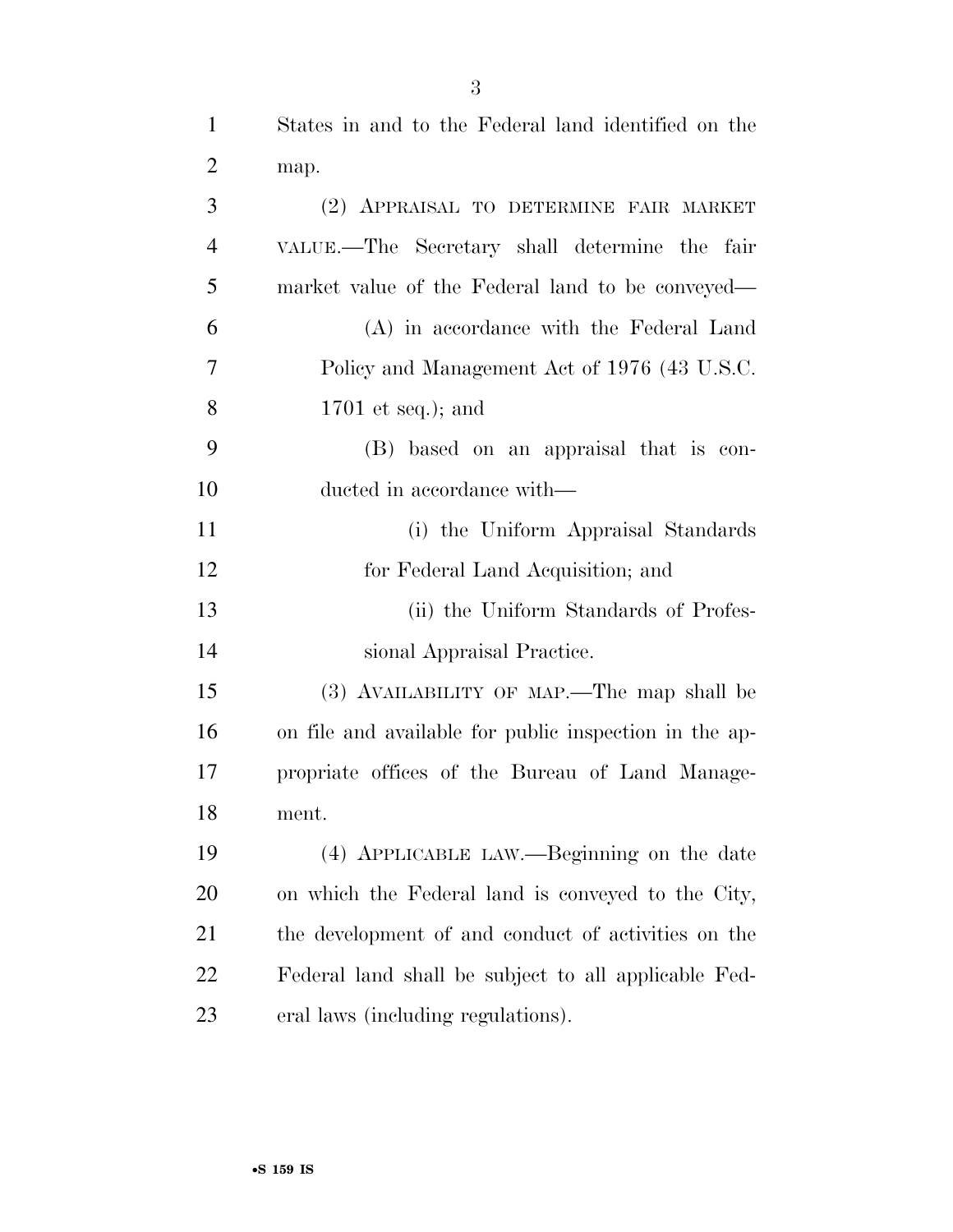| $\mathbf{1}$   | $(5)$ Costs.—As a condition of the conveyance        |
|----------------|------------------------------------------------------|
| $\overline{2}$ | of the Federal land under paragraph (1), the City    |
| 3              | shall pay—                                           |
| $\overline{4}$ | (A) an amount equal to the appraised                 |
| 5              | value determined in accordance with paragraph        |
| 6              | $(2)$ ; and                                          |
| 7              | (B) all costs related to the conveyance, in-         |
| 8              | cluding all surveys, appraisals, and other ad-       |
| 9              | ministrative costs associated with the convey-       |
| 10             | ance of the Federal land to the City under           |
| 11             | $\text{paramph} (1)$ .                               |
| 12             | SEC. 3. ADDITION TO NATIONAL WILDERNESS PRESERVA-    |
|                |                                                      |
| 13             | TION SYSTEM.                                         |
| 14             | (a) FINDINGS.—Congress finds that—                   |
| 15             | (1) the area designated as the Wovoka Wilder-        |
| 16             | ness by this section contains unique and spectacular |
| 17             | natural resources, including—                        |
| 18             | (A) priceless habitat for numerous species           |
| 19             | of plants and wildlife;                              |
| 20             | (B) thousands of acres of land that remain           |
| 21             | in a natural state; and                              |
| 22             | (C) habitat important to the continued               |
| 23             | survival of the population of the greater sage       |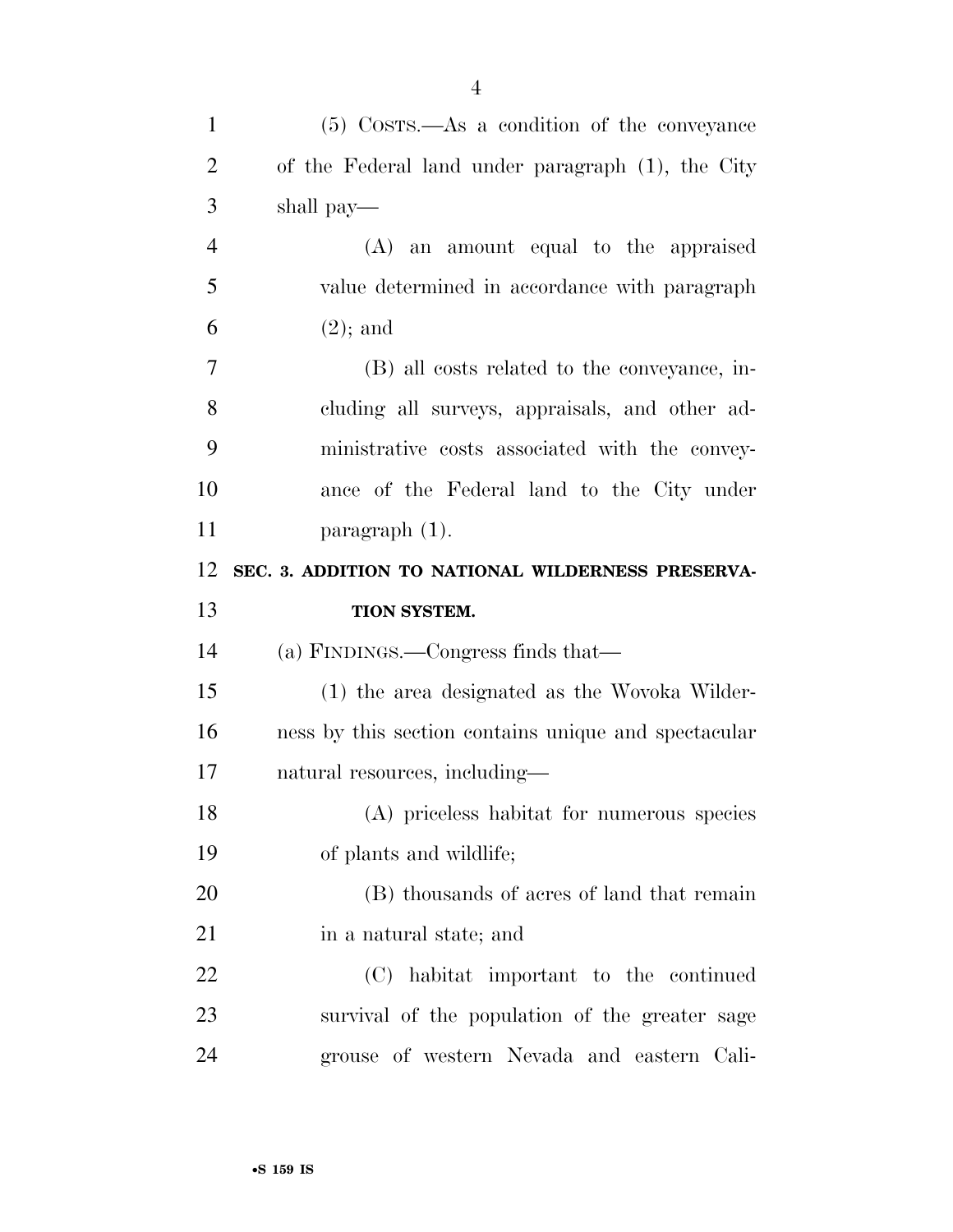| $\mathbf{1}$   | fornia (referred to in this section as the "Bi-     |
|----------------|-----------------------------------------------------|
| $\overline{2}$ | State population of greater sage-grouse");          |
| 3              | (2) continued preservation of those areas would     |
| $\overline{4}$ | benefit the County and all of the United States by- |
| 5              | (A) ensuring the conservation of eco-               |
| 6              | logically diverse habitat;                          |
| 7              | protecting prehistoric cultural<br>(B)<br>re-       |
| 8              | sources;                                            |
| 9              | (C) conserving primitive recreational re-           |
| 10             | sources;                                            |
| 11             | (D) protecting air and water quality; and           |
| 12             | (E) protecting and strengthening the Bi-            |
| 13             | State population of greater sage-grouse; and        |
| 14             | (3) the Secretary of Agriculture should collabo-    |
| 15             | rate with the Lyon County Commission and the local  |
| 16             | community on wildfire and forest management plan-   |
| 17             | ning and implementation with the goal of preventing |
| 18             | catastrophic wildfire and resource damage.          |
| 19             | (b) DEFINITIONS.—In this section:                   |
| 20             | (1) COUNTY.—The term "County" means Lyon            |
| 21             | County, Nevada.                                     |
| 22             | $(2)$ MAP.—The term "map" means the map en-         |
| 23             | titled "Wovoka Wilderness Area" and dated Decem-    |
| 24             | ber 18, 2012.                                       |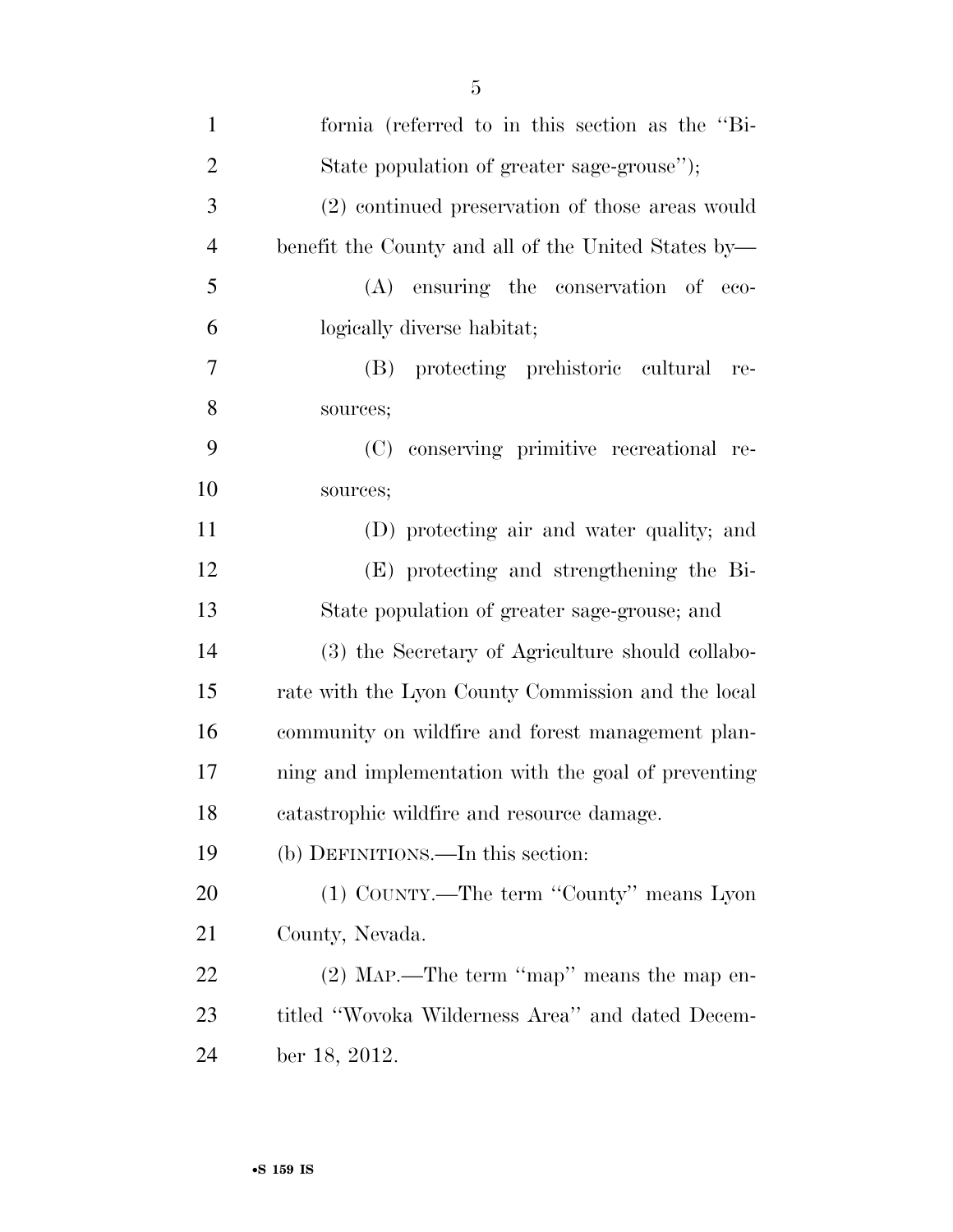(3) SECRETARY.—The term ''Secretary'' means the Secretary of Agriculture. (4) STATE.—The term ''State'' means the State of Nevada. (5) WILDERNESS.—The term ''Wilderness'' means the Wovoka Wilderness designated by sub- $7 \qquad \text{section} \ (\text{e})(1).$  (c) ADDITIONS TO NATIONAL WILDERNESS PRESER- VATION SYSTEM.— (1) DESIGNATION.—In furtherance of the pur- poses of the Wilderness Act (16 U.S.C. 1131 et seq.), the Federal land managed by the Forest Serv- ice, as generally depicted on the Map, is designated as wilderness and as a component of the National Wilderness Preservation System, to be known as the ''Wovoka Wilderness''. (2) BOUNDARY.—The boundary of any portion of the Wilderness that is bordered by a road shall be 150 feet from the centerline of the road. 20 (3) MAP AND LEGAL DESCRIPTION.— (A) IN GENERAL.—As soon as practicable after the date of enactment of this Act, the Sec- retary shall prepare a map and legal description of the Wilderness.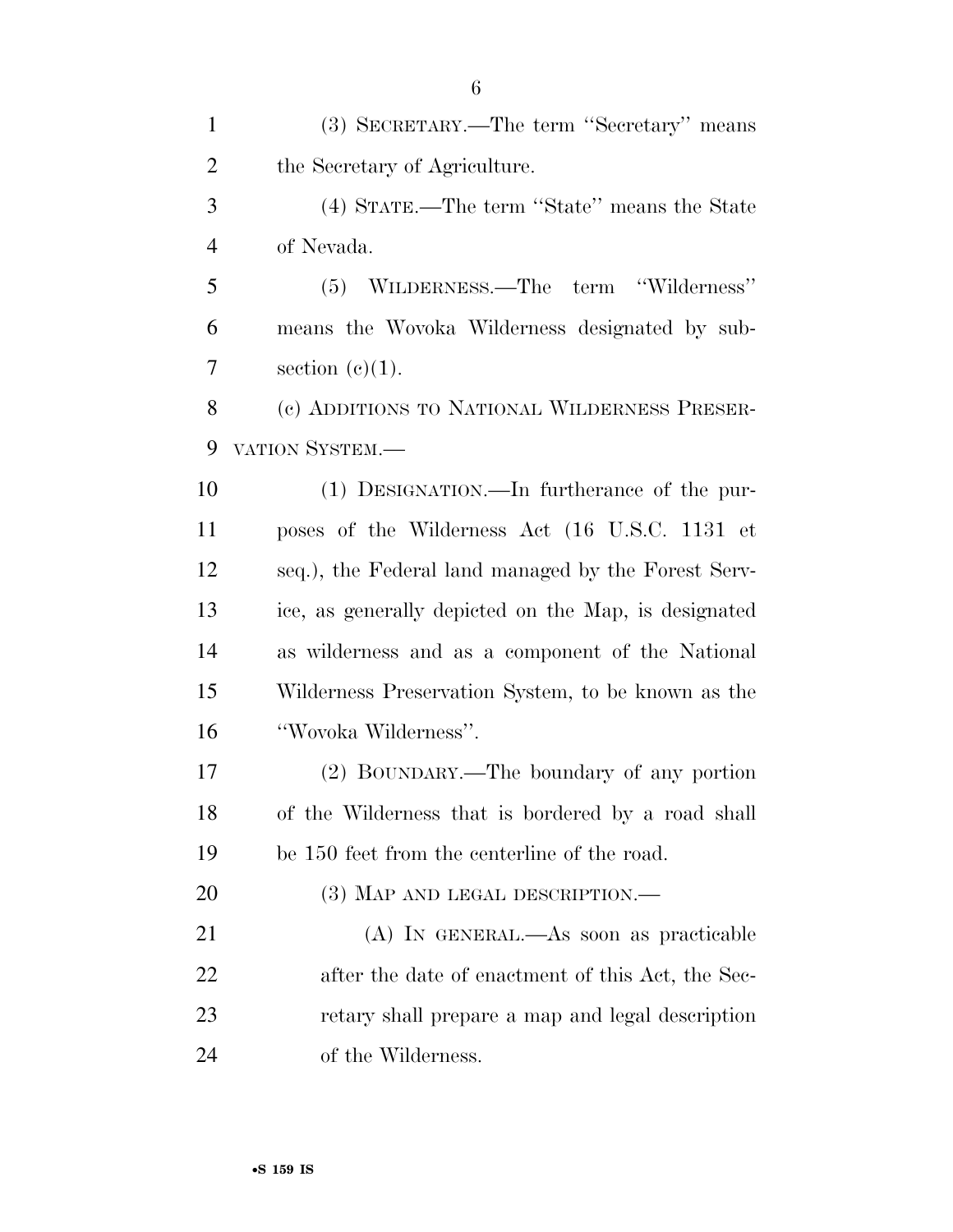| $\mathbf{1}$   | (B) EFFECT.—The map and legal descrip-               |
|----------------|------------------------------------------------------|
| $\overline{2}$ | tion prepared under subparagraph (A) shall           |
| 3              | have the same force and effect as if included in     |
| 4              | this section, except that the Secretary may cor-     |
| 5              | rect any clerical and typographical errors in the    |
| 6              | map or legal description.                            |
| $\overline{7}$ | (C) AVAILABILITY.—Each map and legal                 |
| 8              | description prepared under subparagraph (A)          |
| 9              | shall be on file and available for public inspec-    |
| 10             | tion in the appropriate offices of the Forest        |
| 11             | Service.                                             |
| 12             | (4) WITHDRAWAL.—Subject to valid existing            |
| 13             | rights, the Wilderness is withdrawn from—            |
| 14             | $(A)$ all forms of entry, appropriation, or          |
| 15             | disposal under the public land laws;                 |
| 16             | (B) location, entry, and patent under the            |
| 17             | mining laws; and                                     |
| 18             | (C) disposition under all laws relating to           |
| 19             | mineral and geothermal leasing or mineral ma-        |
| 20             | terials.                                             |
| 21             | (d) ADMINISTRATION.—                                 |
| 22             | (1) MANAGEMENT.—Subject to valid existing            |
| 23             | rights, the Wilderness shall be administered by the  |
| 24             | Secretary in accordance with the Wilderness Act (16) |
| 25             | U.S.C. 1131 et seq.), except that any reference in   |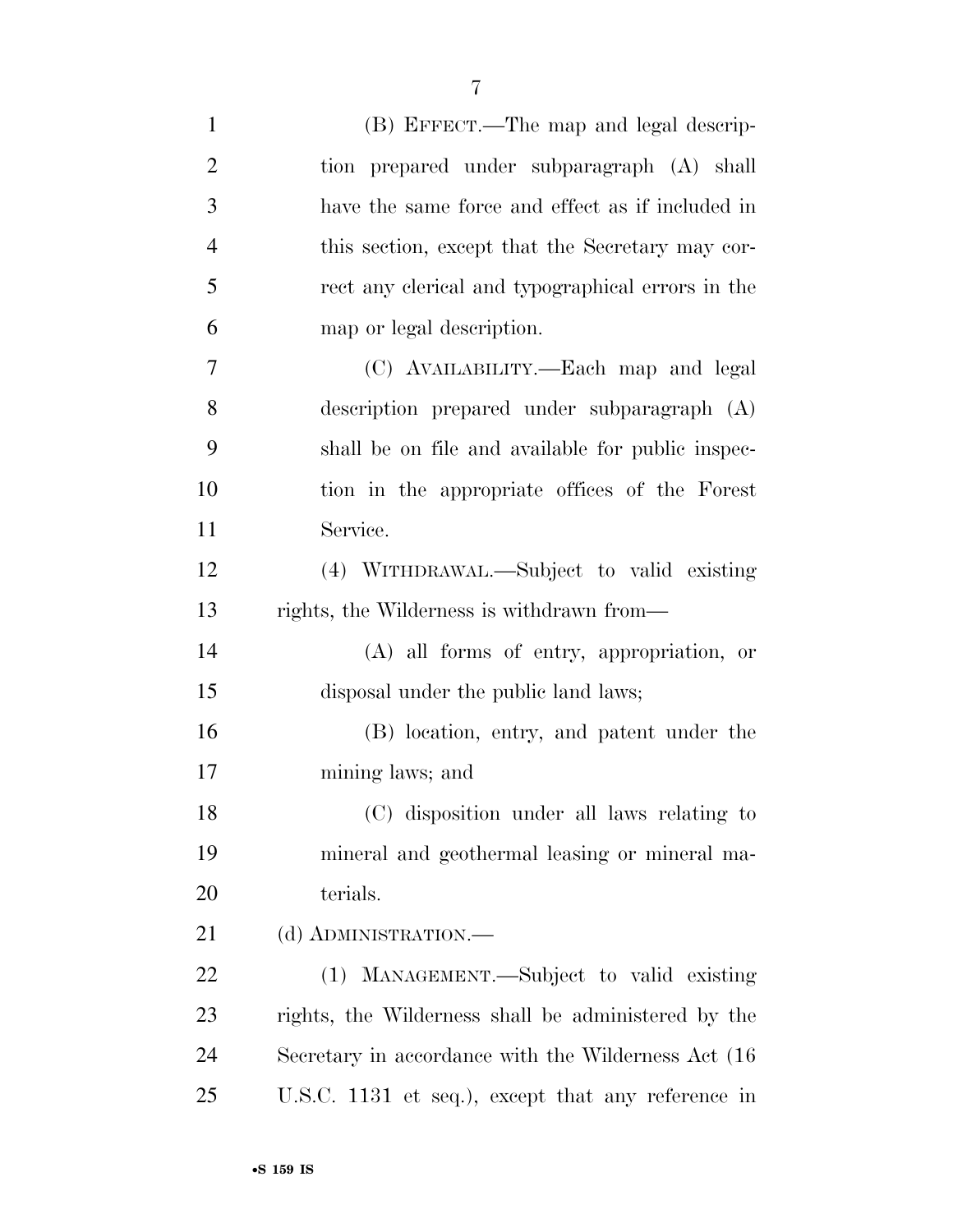| $\mathbf{1}$   | that Act to the effective date shall be considered to |
|----------------|-------------------------------------------------------|
| $\overline{2}$ | be a reference to the date of enactment of this Act.  |
| 3              | (2) LIVESTOCK.—The grazing of livestock in            |
| $\overline{4}$ | the Wilderness, if established before the date of en- |
| 5              | actment of this Act, shall be allowed to continue,    |
| 6              | subject to such reasonable regulations, policies, and |
| 7              | practices as the Secretary considers to be necessary, |
| 8              | in accordance with—                                   |
| 9              | $(A)$ section $4(d)(4)$ of the Wilderness Act         |
| 10             | $(16$ U.S.C. $1133(d)(4)$ ; and                       |
| 11             | (B) the guidelines set forth in Appendix A            |
| 12             | of the report of the Committee on Interior and        |
| 13             | Insular Affairs of the House of Representatives       |
| 14             | accompanying H.R. 2570 of the 101st Congress          |
| 15             | (House Report $101-405$ ).                            |
| 16             | (3) INCORPORATION OF ACQUIRED LAND AND                |
| 17             | INTERESTS.—Any land or interest in land within the    |
| 18             | boundary of the Wilderness that is acquired by the    |
| 19             | United States after the date of enactment of this     |
| 20             | Act shall be added to and administered as part of     |
| 21             | the Wilderness.                                       |
| 22             | (4) ADJACENT MANAGEMENT.                              |
| 23             | $(A)$ In GENERAL.—Congress does not in-               |
| 24             | tend for the designation of the Wilderness to         |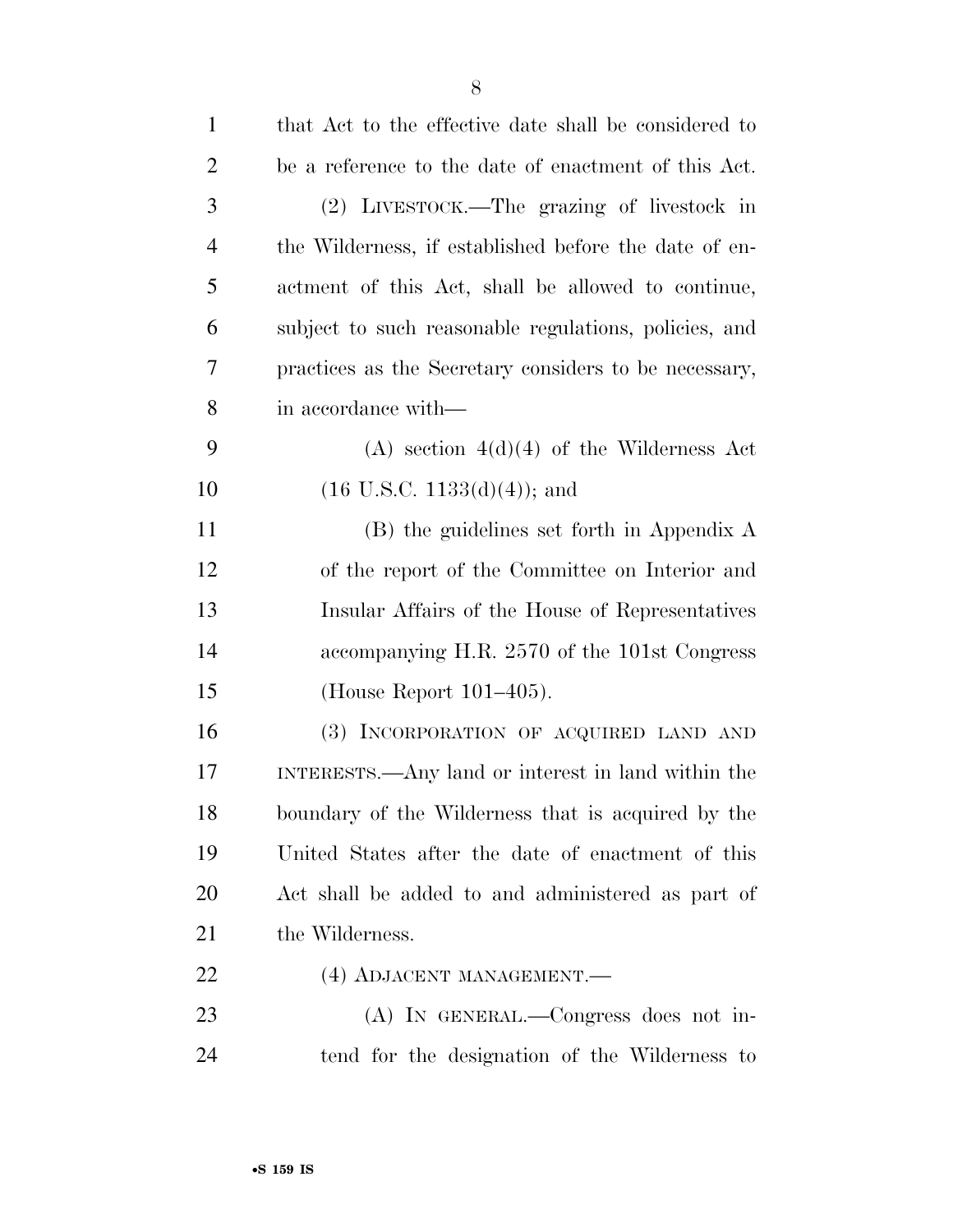| $\mathbf{1}$   | create a protective perimeter or buffer zone               |
|----------------|------------------------------------------------------------|
| $\overline{2}$ | around the Wilderness.                                     |
| 3              | (B) NONWILDERNESS ACTIVITIES.—The                          |
| $\overline{4}$ | fact that nonwilderness activities or uses can be          |
| 5              | seen or heard from areas within the Wilderness             |
| 6              | shall not preclude the conduct of the activities           |
| 7              | or uses outside the boundary of the Wilderness.            |
| 8              | (5) OVERFLIGHTS.—Nothing in this section re-               |
| 9              | stricts or precludes—                                      |
| 10             | (A) low-level overflights of aircraft over the             |
| 11             | Wilderness, including military overflights that            |
| 12             | can be seen or heard within the Wilderness;                |
| 13             | (B) flight testing and evaluation; or                      |
| 14             | (C) the designation or creation of new                     |
| 15             | units of special use airspace, or the establish-           |
| 16             | ment of military flight training routes, over the          |
| 17             | Wilderness.                                                |
| 18             | (6) WILDFIRE, INSECT, AND DISEASE MANAGE-                  |
| 19             | MENT.—In accordance with section $4(d)(1)$ of the          |
| 20             | Wilderness Act $(16 \text{ U.S.C. } 1133(d)(1)),$ the Sec- |
| 21             | retary may take any measures in the Wilderness             |
| 22             | that the Secretary determines to be necessary for          |
| 23             | the control of fire, insects, and diseases, including,     |
| 24             | as the Secretary determines to be appropriate, the         |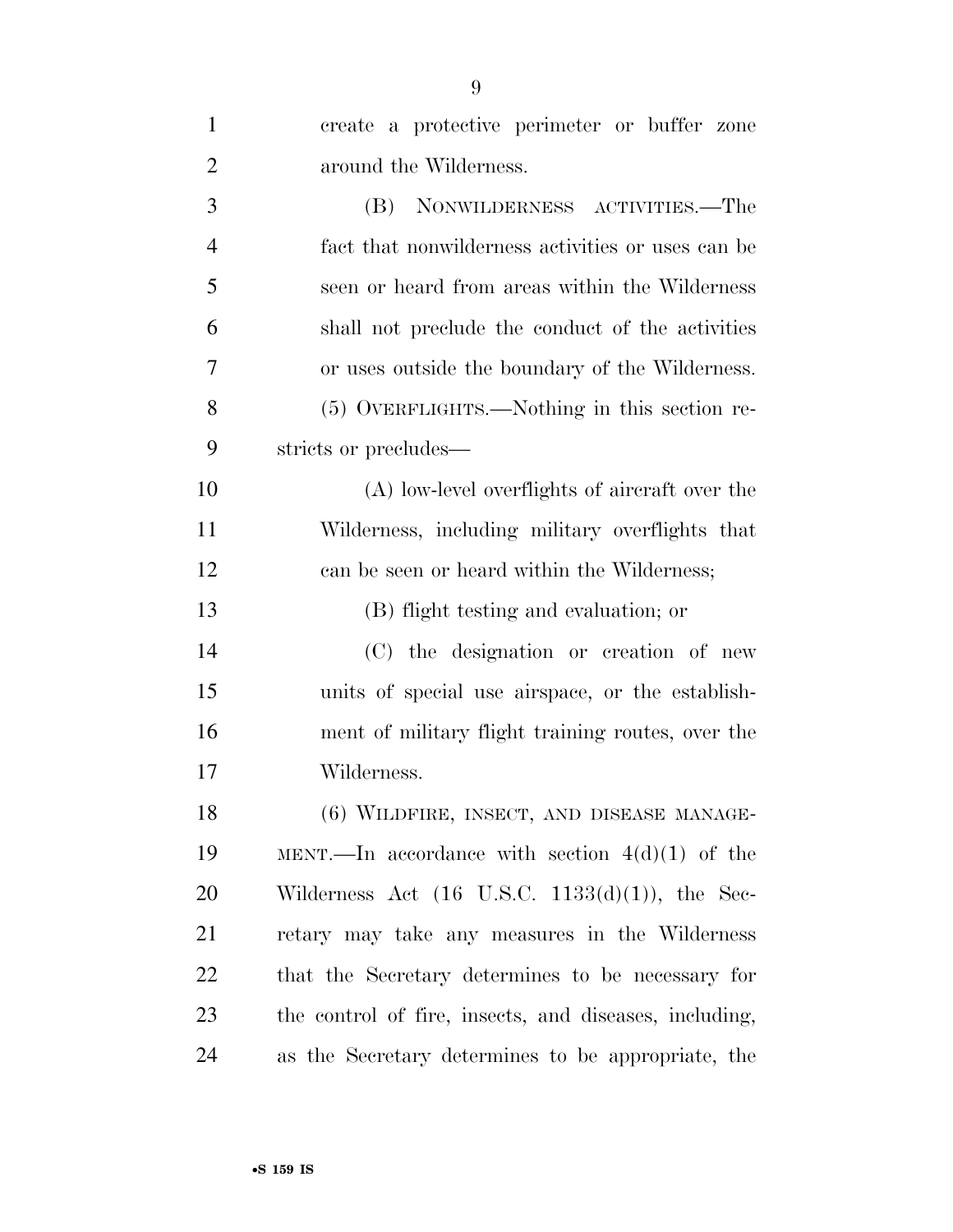| $\mathbf{1}$   | coordination of the activities with a State or local |
|----------------|------------------------------------------------------|
| $\overline{2}$ | agency.                                              |
| 3              | $(7)$ WATER RIGHTS.—                                 |
| $\overline{4}$ | $(A)$ FINDINGS.—Congress finds that—                 |
| 5              | (i) the Wilderness is located—                       |
| 6              | (I) in the semiarid region of the                    |
| $\overline{7}$ | Great Basin; and                                     |
| 8              | (II) at the headwaters of the                        |
| 9              | streams and rivers on land with re-                  |
| 10             | spect to which there are few—                        |
| 11             | (aa) actual or proposed                              |
| 12             | water resource facilities located                    |
| 13             | upstream; and                                        |
| 14             | (bb) opportunities for diver-                        |
| 15             | sion, storage, or other uses of                      |
| 16             | water occurring outside the land                     |
| 17             | that would adversely affect the                      |
| 18             | wilderness values of the land;                       |
| 19             | (ii) the Wilderness is generally not                 |
| 20             | suitable for use or development of new               |
| 21             | water resource facilities; and                       |
| 22             | (iii) because of the unique nature of                |
| 23             | the Wilderness, it is possible to provide for        |
| 24             | proper management and protection of the              |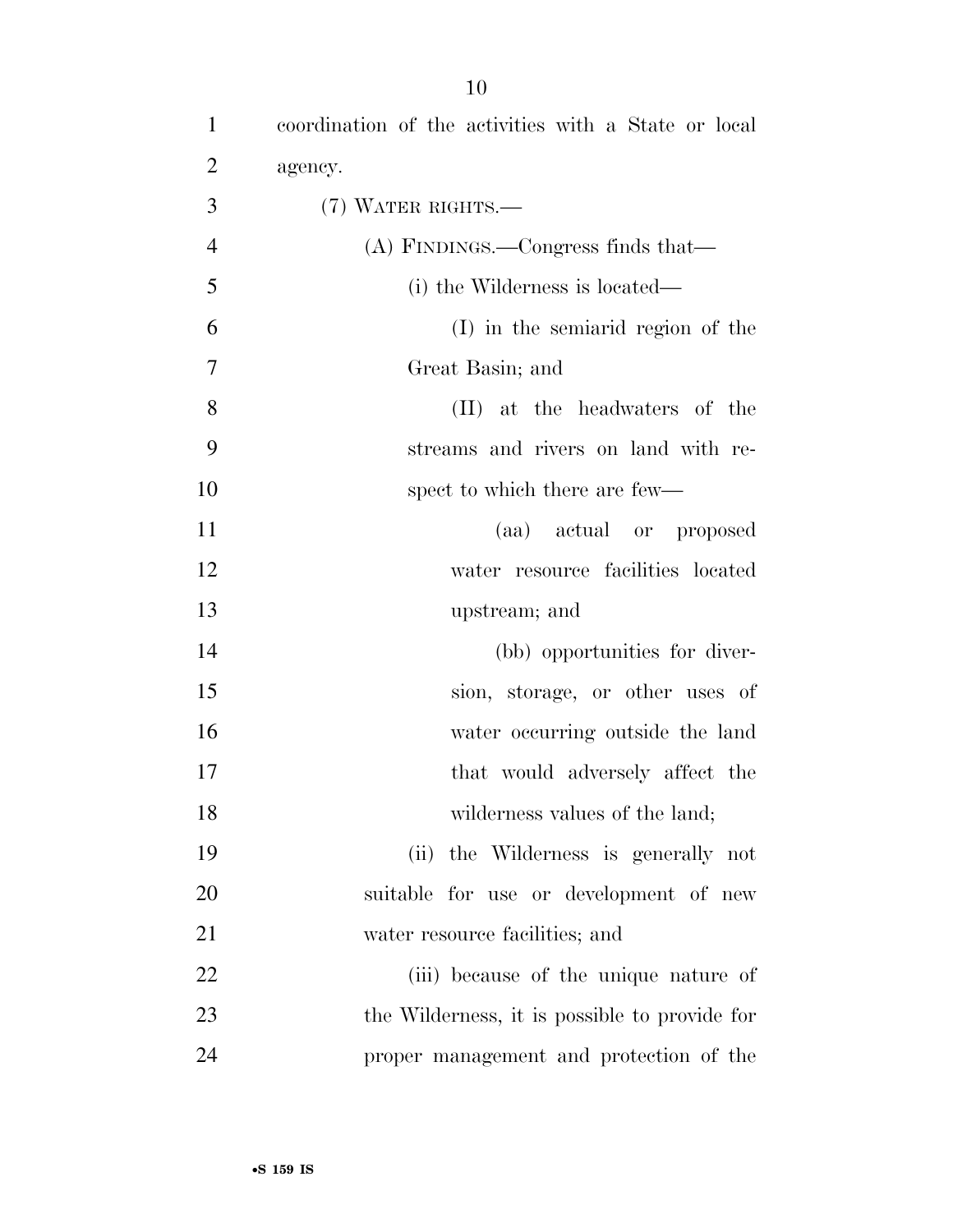| $\mathbf{1}$   | wilderness and other values of land in ways      |
|----------------|--------------------------------------------------|
| $\overline{2}$ | different from those used in other laws.         |
| 3              | (B) PURPOSE.—The purpose of this para-           |
| $\overline{4}$ | graph is to protect the wilderness values of the |
| 5              | Wilderness by means other than a federally re-   |
| 6              | served water right.                              |
| 7              | (C) STATUTORY CONSTRUCTION.—Nothing              |
| 8              | in this paragraph—                               |
| 9              | (i) constitutes an express or implied            |
| 10             | reservation by the United States of any          |
| 11             | water or water rights with respect to the        |
| 12             | Wilderness;                                      |
| 13             | (ii) affects any water rights in the             |
| 14             | State (including any water rights held by        |
| 15             | the United States) in existence on the date      |
| 16             | of enactment of this Act;                        |
| 17             | (iii) establishes a precedent with re-           |
| 18             | gard to any future wilderness designations;      |
| 19             | (iv) affects the interpretation of, or           |
| 20             | any designation made under, any other            |
| 21             | Act; or                                          |
| 22             | (v) limits, alters, modifies, or amends          |
| 23             | any interstate compact or equitable appor-       |
| 24             | tionment decree that apportions<br>water         |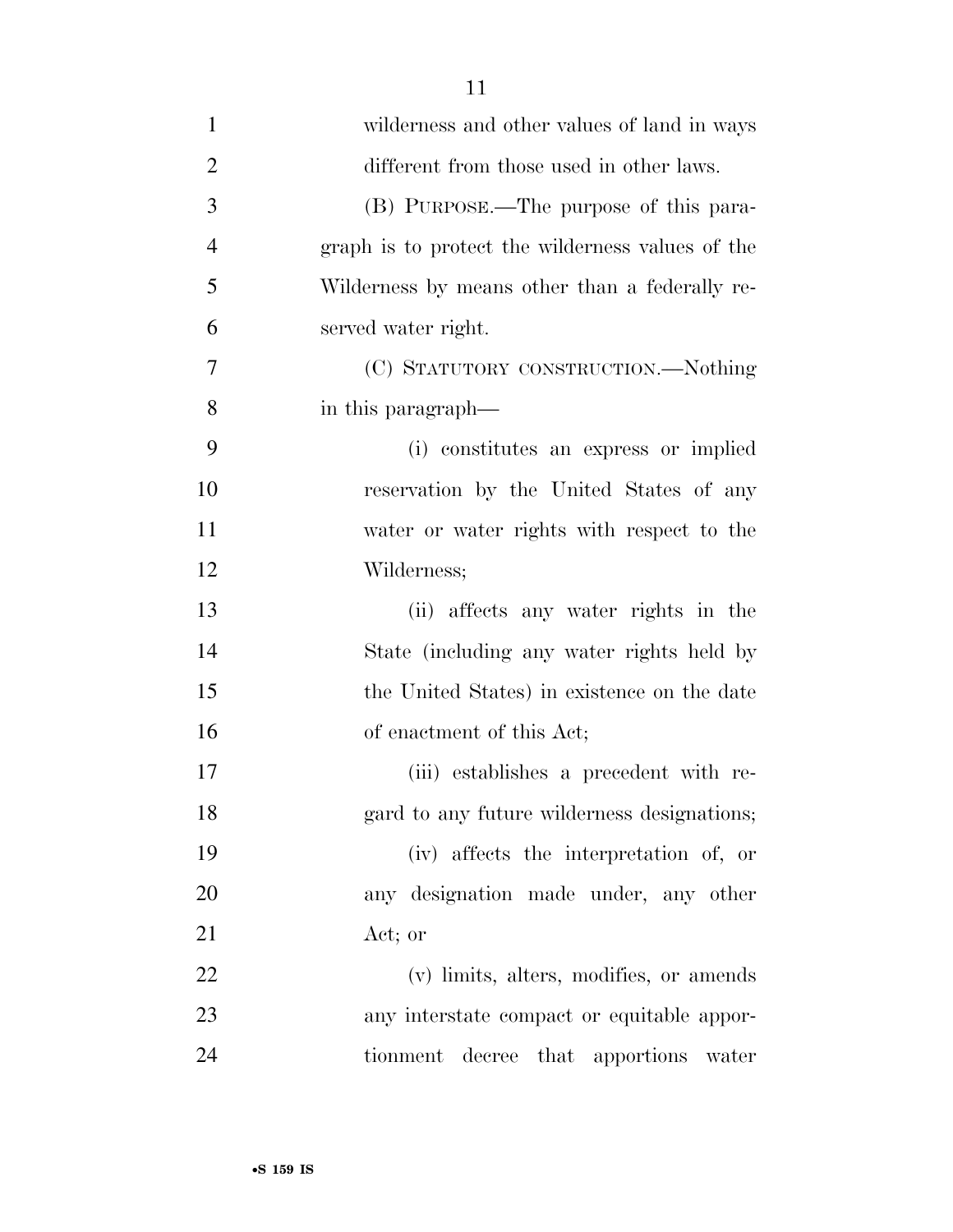| $\mathbf{1}$   | among and between the State and other           |
|----------------|-------------------------------------------------|
| $\mathbf{2}$   | States.                                         |
| 3              | (D) NEVADA WATER LAW.—The Secretary             |
| $\overline{4}$ | shall follow the procedural and substantive re- |
| 5              | quirements of State law in order to obtain and  |
| 6              | hold any water rights not in existence on the   |
| $\overline{7}$ | date of enactment of this Act with respect to   |
| 8              | the Wilderness.                                 |
| 9              | (E) NEW PROJECTS.—                              |
| 10             | (i) DEFINITION OF WATER RESOURCE                |
| 11             | FACILITY.-                                      |
| 12             | $(I)$ In GENERAL.—In this sub-                  |
| 13             | paragraph, the term "water resource"            |
| 14             | facility" means irrigation and pump-            |
| 15             | ing facilities, reservoirs, water con-          |
| 16             | servation works, aqueducts, canals,             |
| 17             | ditches, pipelines, wells, hydropower           |
| 18             | projects, transmission and other ancil-         |
| 19             | lary facilities, and other water diver-         |
| 20             | sion, storage, and carriage structures.         |
| 21             | EXCLUSION.—In this sub-<br>(II)                 |
| 22             | paragraph, the term "water resource             |
| 23             | facility" does not include wildlife guz-        |
| 24             | zlers.                                          |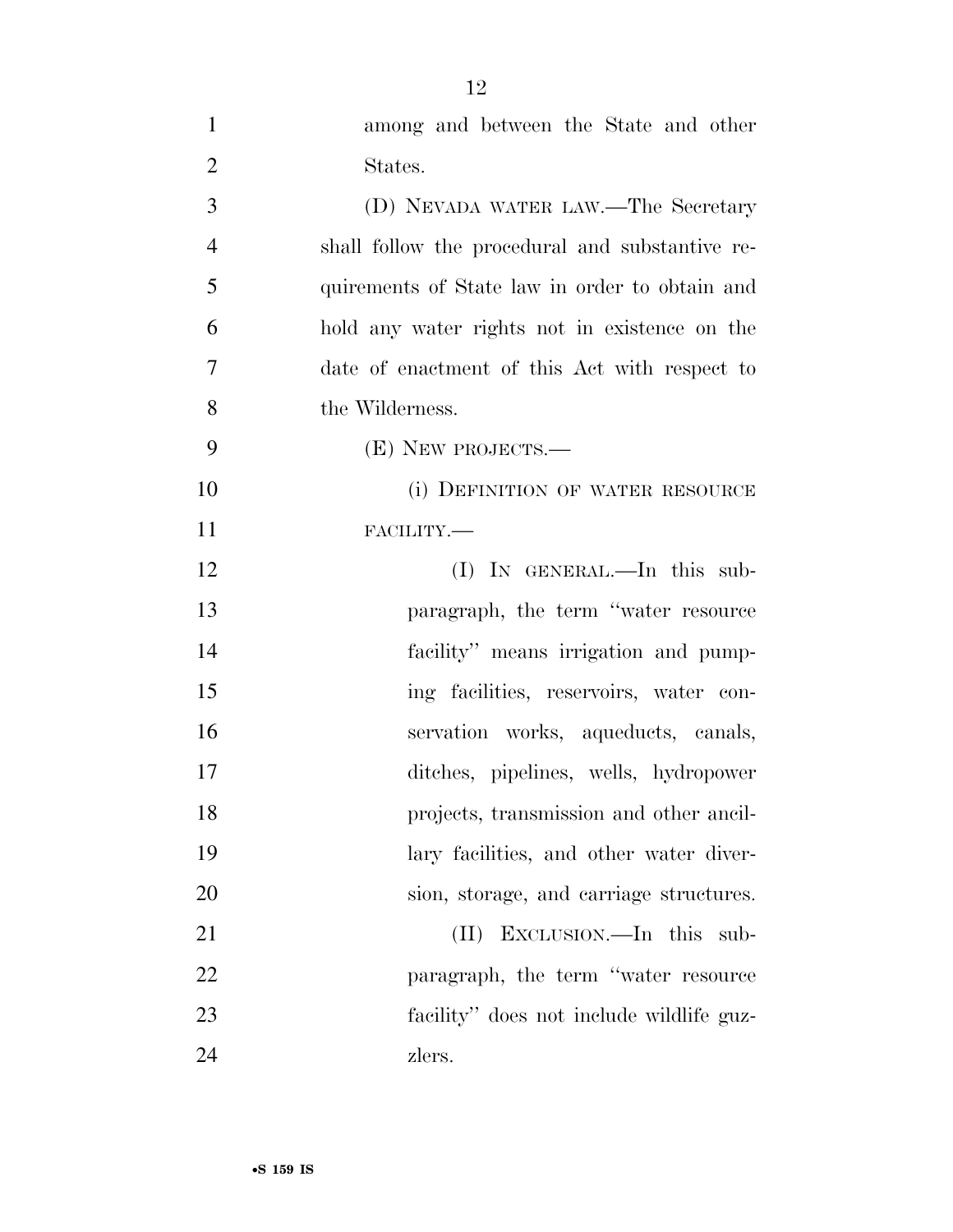1 (ii) RESTRICTION ON NEW WATER RE-2 SOURCE FACILITIES.— 3 (I) IN GENERAL.—Except as oth- erwise provided in this section, on or after the date of enactment of this Act, no officer, employee, or agent of the United States shall fund, assist, authorize, or issue a license or permit for the development of any new water resource facility within the Wilder- ness, any portion of which is located 12 in the County. (II) EXCEPTION.—If a permittee within the Bald Mountain grazing al- lotment submits an application for the development of water resources for 17 the purpose of livestock watering by the date that is 10 years after the date of enactment of this Act, the Secretary shall issue a water develop- ment permit within the non-wilderness boundaries of the Bald Mountain grazing allotment for the purposes of

 carrying out activities under para-graph (2).

•**S 159 IS**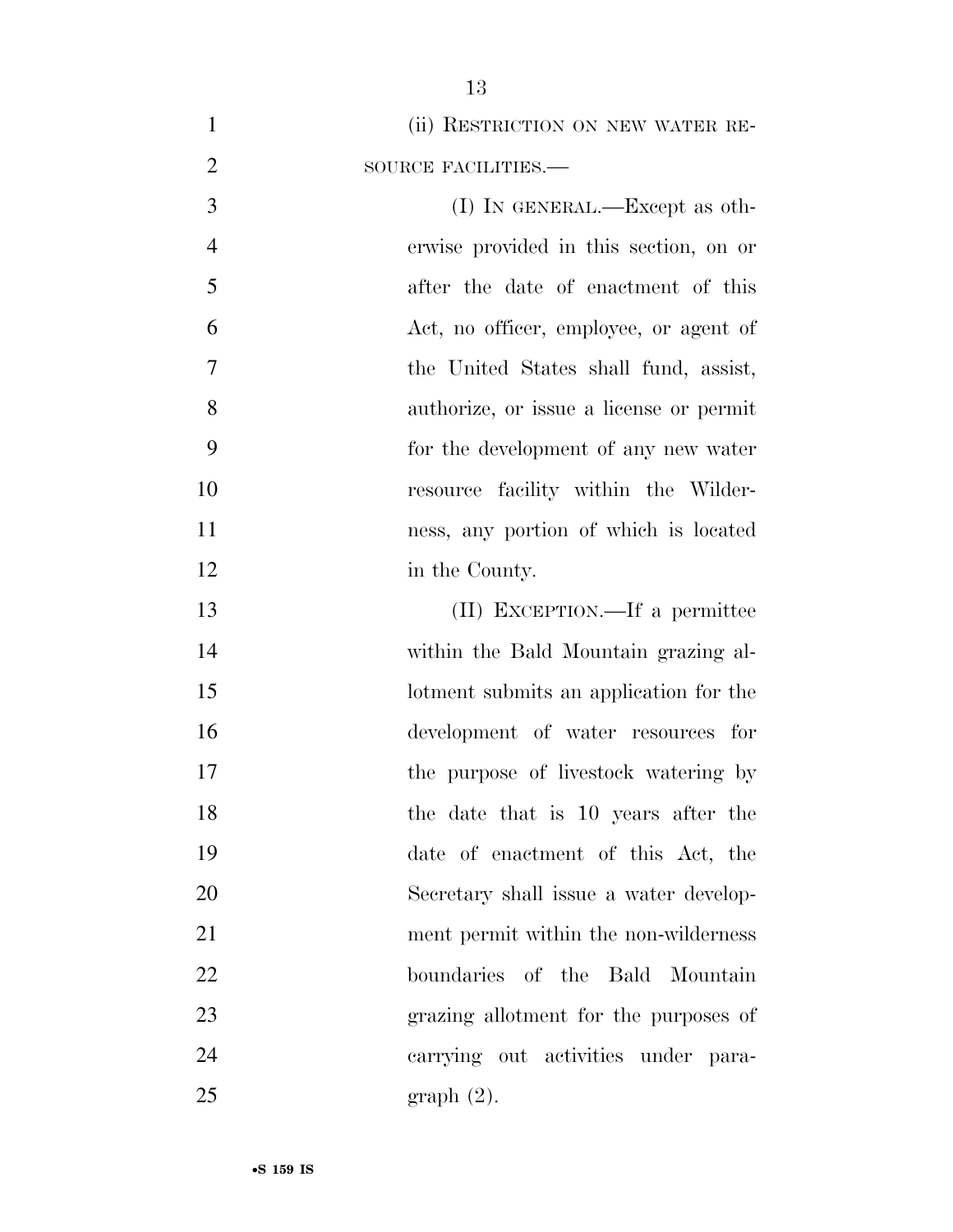(8) NONWILDERNESS ROADS.—Nothing in this Act prevents the Secretary from implementing or amending a final travel management plan. (e) WILDLIFE MANAGEMENT.— (1) IN GENERAL.—In accordance with section  $6 \qquad 4(d)(7) \quad \text{of} \quad \text{the} \quad \text{Wilderness} \quad \text{Act} \quad (16 \quad \text{U.S.C.})$ 7 1133(d)(7)), nothing in this section affects or dimin- ishes the jurisdiction of the State with respect to fish and wildlife management, including the regula- tion of hunting, fishing, and trapping, in the Wilder- ness. (2) MANAGEMENT ACTIVITIES.—In furtherance of the purposes and principles of the Wilderness Act (16 U.S.C. 1131 et seq.), the Secretary may conduct any management activities in the Wilderness that are necessary to maintain or restore fish and wildlife populations and the habitats to support the popu- lations, if the activities are carried out— (A) consistent with relevant wilderness management plans; and (B) in accordance with— 22 (i) the Wilderness Act (16 U.S.C. 1131 et seq.); and 24 (ii) appropriate policies, such as those set forth in Appendix B of the report of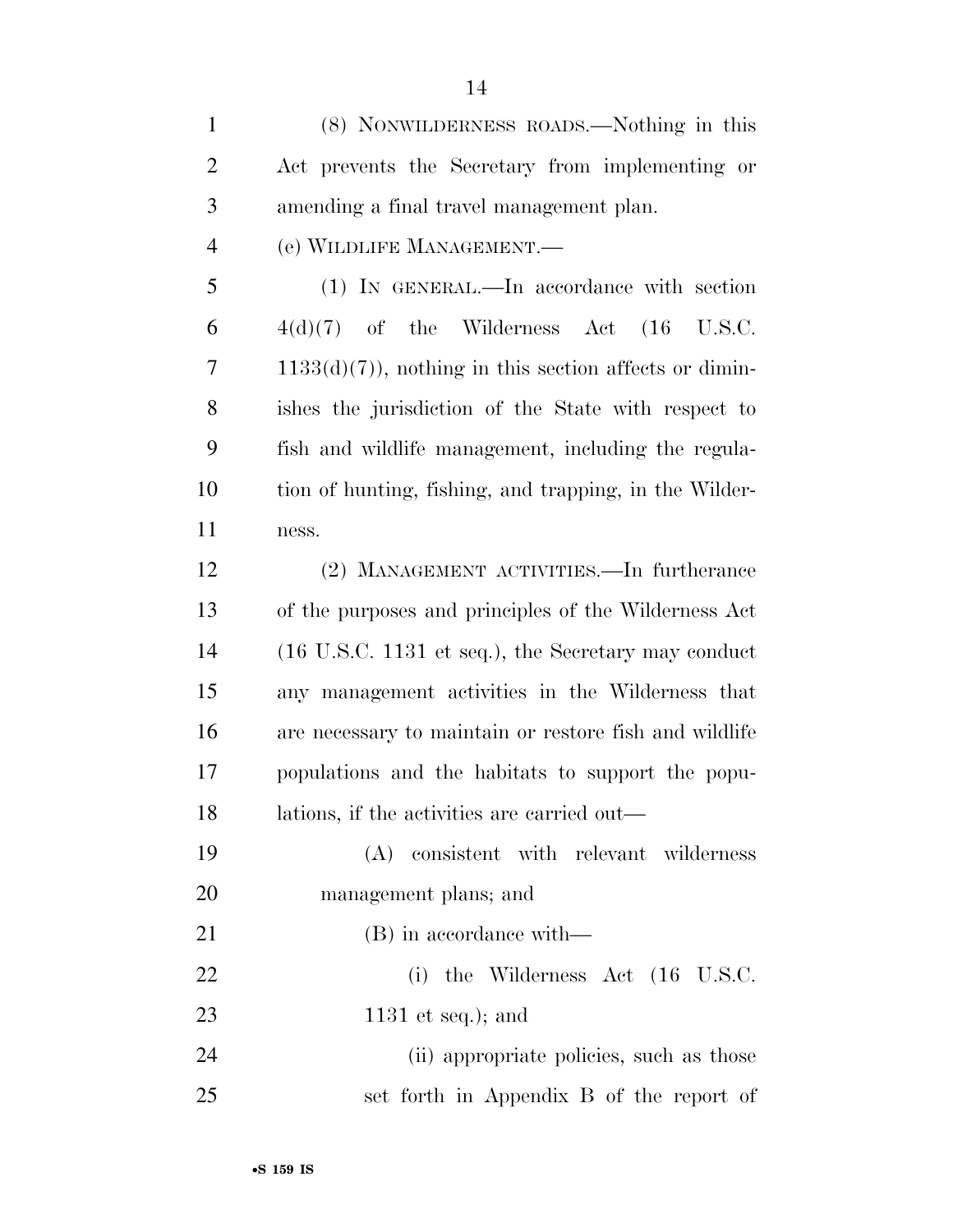- the Committee on Interior and Insular Af- fairs of the House of Representatives ac- companying H.R. 2570 of the 101st Con- gress (House Report 101–405), including 5 the occasional and temporary use of motor- ized vehicles and aircraft, if the use, as de- termined by the Secretary, would promote healthy, viable, and more naturally distrib- uted wildlife populations that would en- hance wilderness values with the minimal impact necessary to reasonably accomplish 12 those tasks. (3) EXISTING ACTIVITIES.—Consistent with section 4(d)(1) of the Wilderness Act (16 U.S.C.  $15 \qquad 1133(d)(1)$  and in accordance with appropriate poli-
- cies such as those set forth in Appendix B of House Report 101–405, the State may continue to use air- craft, including helicopters, to survey, capture, transplant, monitor, and provide water for wildlife populations in the Wilderness.
- 21 (4) HUNTING, FISHING, AND TRAPPING.—

22 (A) IN GENERAL.—The Secretary may des- ignate areas in which, and establish periods during which, for reasons of public safety, ad-ministration, or compliance with applicable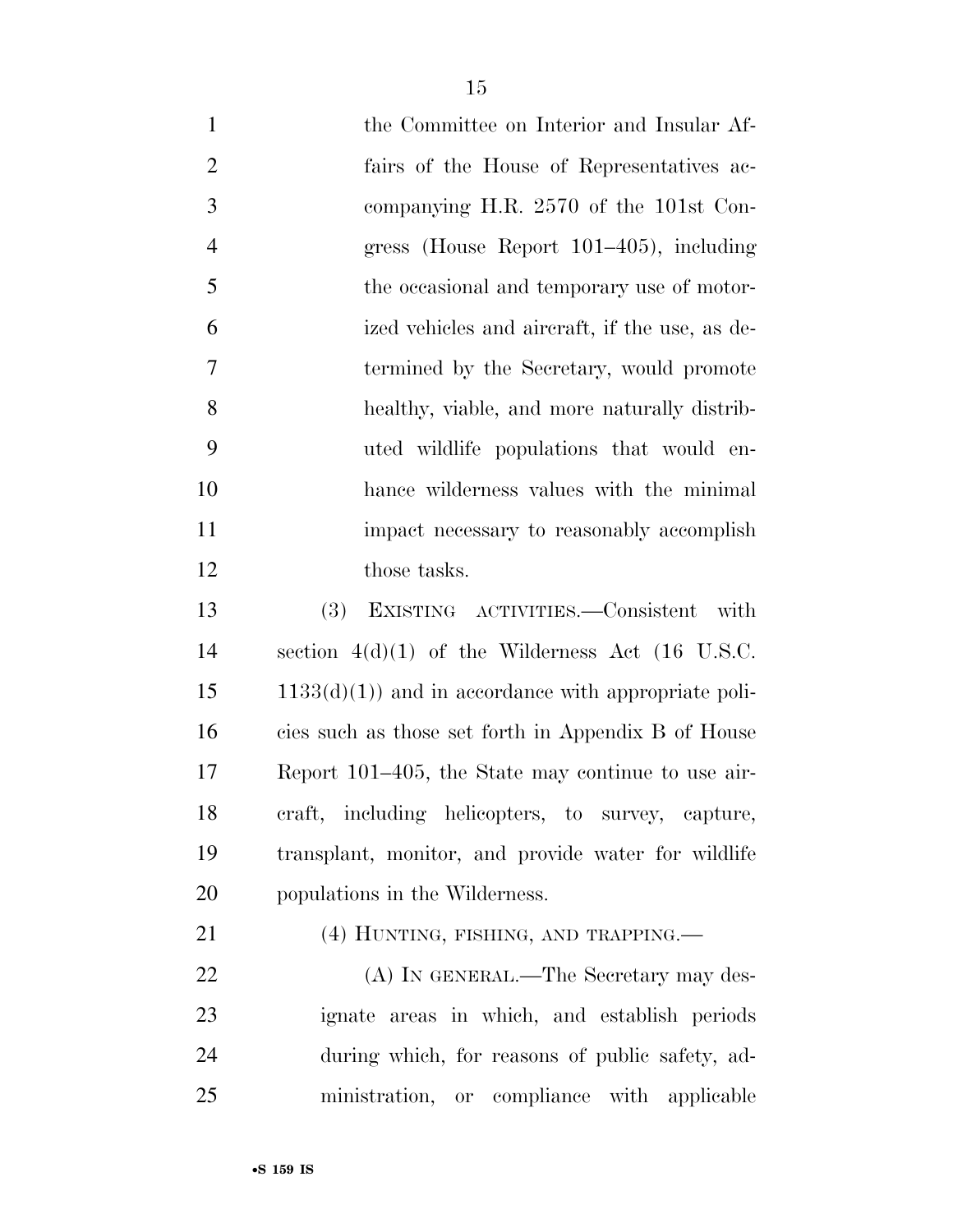| $\mathbf{1}$   | laws, no hunting, fishing, or trapping will be      |
|----------------|-----------------------------------------------------|
| $\overline{2}$ | permitted in the Wilderness.                        |
| 3              | (B) CONSULTATION.—Except in emer-                   |
| $\overline{4}$ | gencies, the Secretary shall consult with the ap-   |
| 5              | propriate State agency and notify the public be-    |
| 6              | fore making any designation under paragraph         |
| 7              | (1).                                                |
| 8              | (5) AGREEMENT.—The State, including a des-          |
| 9              | ignee of the State, may conduct wildlife management |
| 10             | activities in the Wilderness—                       |
| 11             | $(A)$ in accordance with the terms and con-         |
| 12             | ditions specified in the cooperative agreement      |
| 13             | between the Secretary and the State entitled        |
| 14             | "Memorandum of Understanding: Inter-                |
| 15             | mountain Region USDA Forest Service and the         |
| 16             | Nevada Department of Wildlife State of Ne-          |
| 17             | vada" and signed by the designee of the State       |
| 18             | on February 6, 1984, and by the designee of         |
| 19             | the Secretary on January 24, 1984, including        |
| 20             | any amendments, appendices, or additions to         |
| 21             | the agreement agreed to by the Secretary and        |
| 22             | the State or a designee; and                        |
| 23             | (B) subject to all applicable laws (including       |
| 24             | regulations).                                       |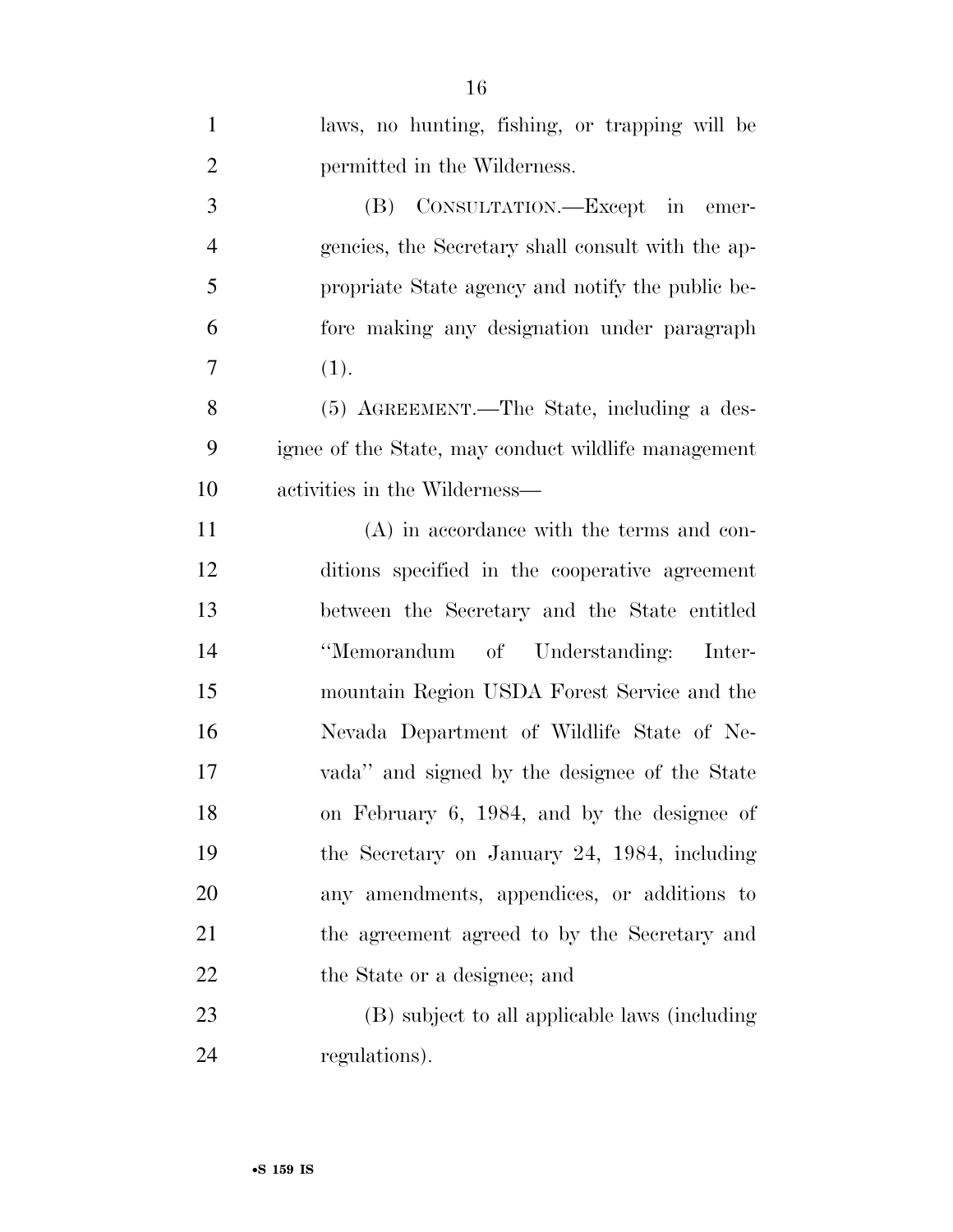(f) WILDLIFE WATER DEVELOPMENT PROJECTS.— Subject to subsection (d), the Secretary shall authorize structures and facilities, including existing structures and facilities, for wildlife water development projects (includ-ing guzzlers) in the Wilderness if—

 (1) the structures and facilities will, as deter- mined by the Secretary, enhance wilderness values by promoting healthy, viable, and more naturally distributed wildlife populations; and

 (2) the visual impacts of the structures and fa- cilities on the Wilderness can reasonably be mini-mized.

**SEC. 4. WITHDRAWAL.** 

 (a) DEFINITION OF WITHDRAWAL AREA.—In this section, the term ''Withdrawal Area'' means the land ad- ministered by the Forest Service and identified as ''With-drawal Area'' on the map described in section 3(b)(2).

 (b) WITHDRAWAL.—Subject to valid existing rights, all Federal land within the Withdrawal Area is withdrawn from all forms of—

 (1) entry, appropriation, or disposal under the public land laws;

 (2) location, entry, and patent under the mining laws; and